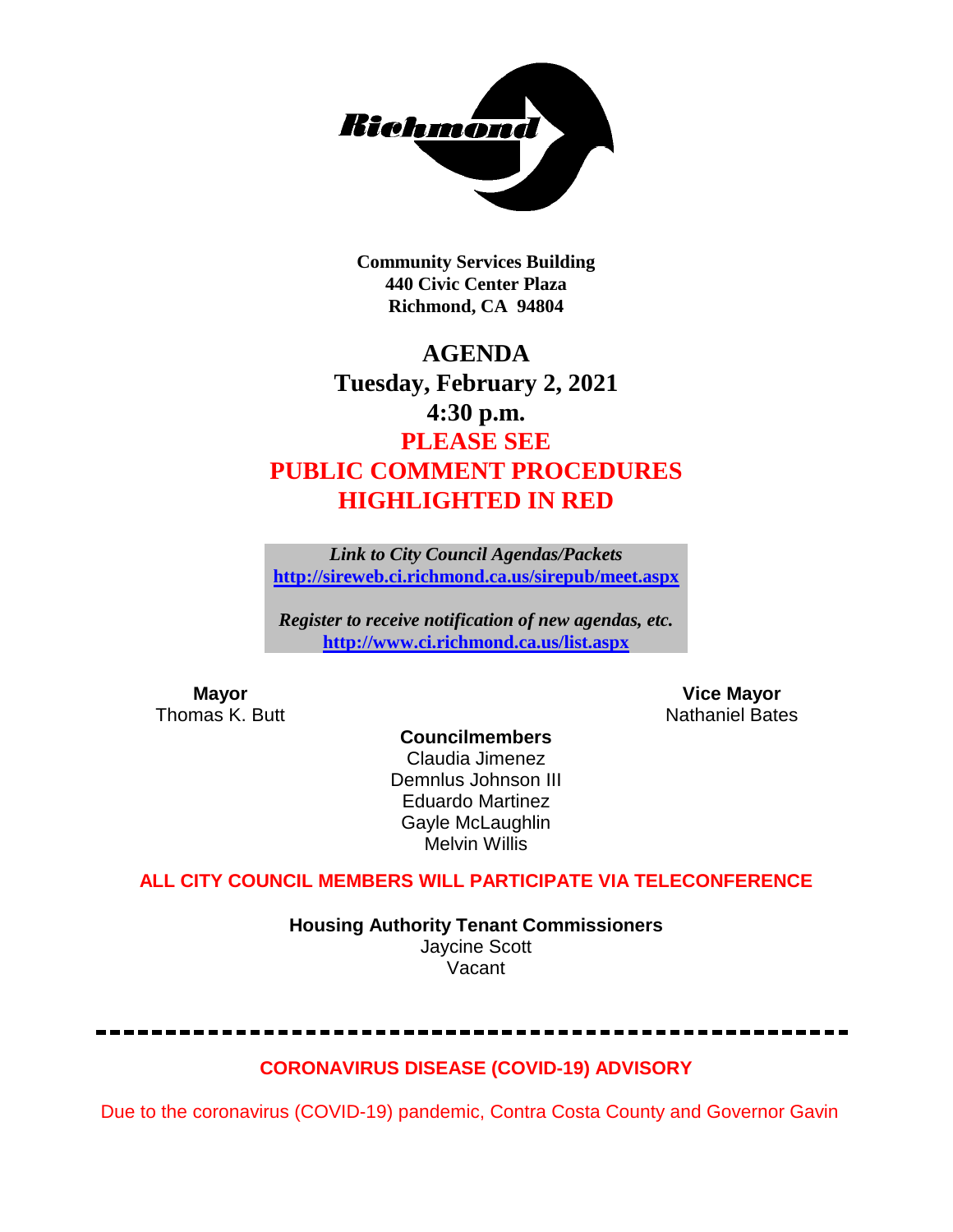Newsom have issued multiple orders requiring sheltering in place, social distancing, and reduction of person-to-person contact. Accordingly, Governor Gavin Newsom has issued executive orders that allow cities to hold public meetings via teleconferencing. Both **<https://www.coronavirus.cchealth.org/>** and

**<http://www.ci.richmond.ca.us/3914/Richmond-Coronavirus-Info>** provide updated coronavirus information.

DUE TO THE SHELTER IN PLACE ORDERS, attendance at the City of Richmond City Council meeting will be limited to Council members, essential City of Richmond staff, and members of the news media. Public comment will be confined to items appearing on the agenda and will be limited to the methods provided below. Consistent with Executive Order N-29-20, this meeting will utilize teleconferencing only. The following provides information on how the public can participate in this meeting.

#### **How to watch the meeting from home:**

- 1. KCRT Comcast Channel 28 or AT&T Uverse Channel 99
- 2. Livestream online at<http://www.ci.richmond.ca.us/3178/KCRT-Live>

#### **Public comment may be submitted by mail, email and/or Zoom video conference in the manner that follows; provided that no member of the public may submit more than one verbal comment per agenda item.**

- **1.** Via mail received by 1:00 p.m. the day of the meeting, sent to 450 Civic Center Plaza, 3rd Floor, Office of the Clerk, Richmond, CA 94804.
- **2.** Via email to [cityclerkdept@ci.richmond.ca.us](mailto:cityclerkdept@ci.richmond.ca.us) by 1:00 p.m. the day of the meeting.

Emails *MUST* contain in the subject line 1) public comments – Open Session prior to Closed Session; 2) public comments – Open Forum; or 3) public comments agenda item #\_\_ [include the agenda item number]. All such email will be posted on-line and emailed to the City Council before the meeting is called to order. The Clerk will prepare summaries of all such email and the summaries will be read into the record. **No individual email will be read into the record, only the summaries**. Due to the high volume of emails received, emails that do not contain the correct identifying information in the subject line may be overlooked and may not become part of the record. **Email received after 1:00 p.m. will not be summarized nor read into the record. Email received after 1:00 p.m. will, however, be posted on-line following the meeting as part of the supplemental materials attached to the meeting minutes.**

**3.** Via Zoom by video conference or by phone using the following link/call-in numbers – for Open Session and City Council:

**Please click the link below to join the webinar: [https://zoom.us/j/99312205643?pwd=MDdqNnRmS2k4ZkRTOWhlUldQOUF1Z](https://zoom.us/j/99312205643?pwd=MDdqNnRmS2k4ZkRTOWhlUldQOUF1Zz09) [z09](https://zoom.us/j/99312205643?pwd=MDdqNnRmS2k4ZkRTOWhlUldQOUF1Zz09) Passcode: ccmeeting**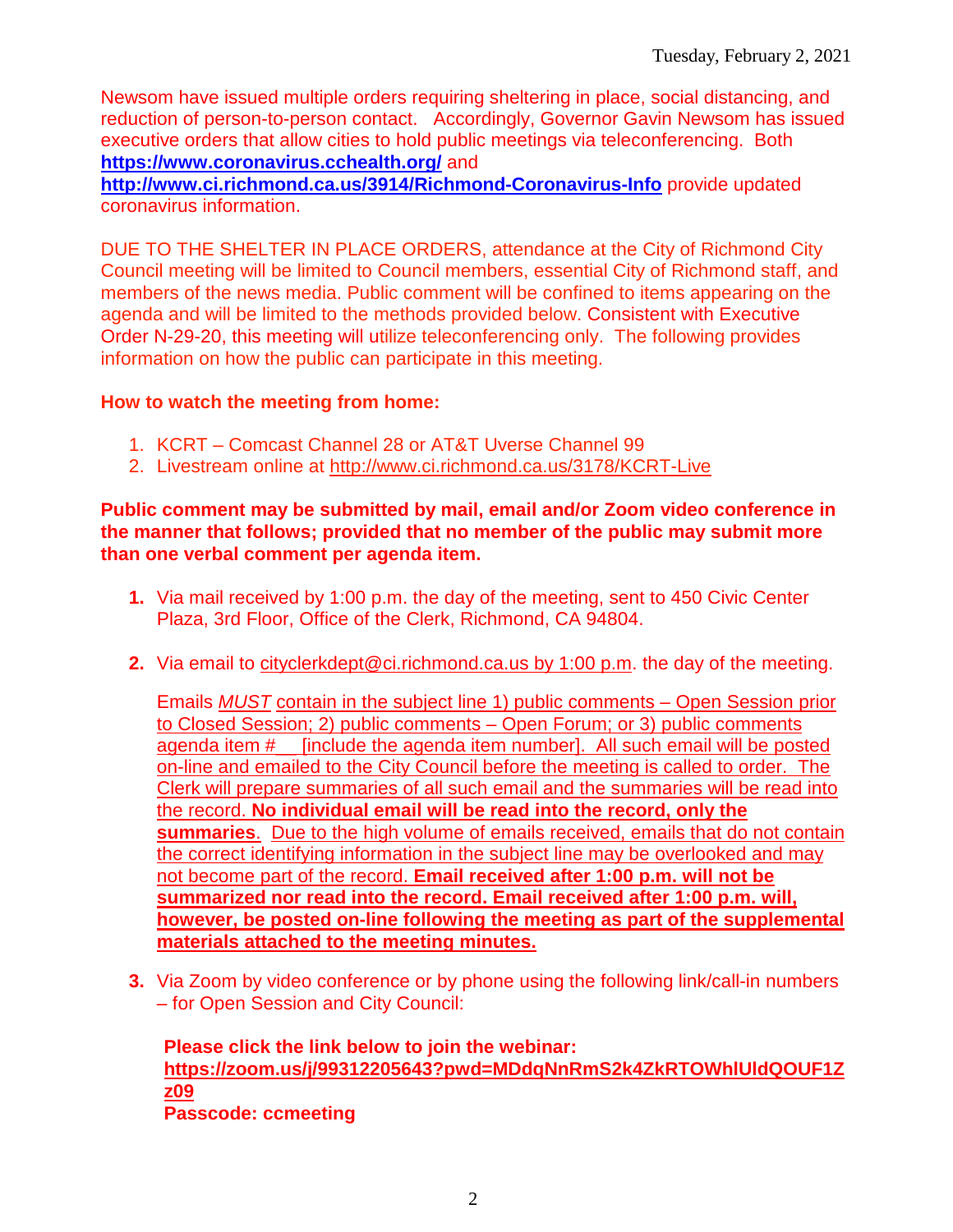**Or iPhone one-tap:**

**US: +16699006833,,99312205643# or +13462487799,,99312205643# Or Telephone:**

**Dial (for higher quality, dial a number based on your current location): US: +1 669 900 6833 or +1 346 248 7799 or +1 253 215 8782 or +1 312 626 6799 or +1 929 205 6099 or +1 301 715 8592 Webinar ID: 993 1220 5643**

International numbers available:<https://zoom.us/u/aehrwCgISx>

a. To comment by video conference, click on the Participants button at the bottom of your screen and select the "**Raise Your Hand**" button to request to speak when Public Comment is being asked for. Speakers will be called upon in the order they select the "Raise Your Hand" feature. When called upon, you will be unmuted. After the allotted time, you will then be re-muted. \*\*

b. To comment by phone, you will be prompted to "Raise Your Hand" by pressing "**\*9**" to request to speak when Public Comment is asked for. When called upon, you will be unmuted. After the allotted time, you will then be re-muted. Instructions of how to raise your hand by phone are available at: [https://support.zoom.us/hc/en-us/articles/201362663 -Joining-a-meeting-by](https://support.zoom.us/hc/en-us/articles/201362663)[phone.](https://support.zoom.us/hc/en-us/articles/201362663) \*\*

\*\*The clerk will announce the item number and ask individuals who would like to address the Council to raise their hand. After the clerk reads the item into the record, the request to speak period on the item will be closed.

#### *The City cannot guarantee that its network and/or the site will be uninterrupted. To ensure that the City Council receives your comments, you are strongly encouraged to submit your comments in writing in advance of the meeting.*

#### **Record of public comments:**

Public comments will be considered a public record, put into the official meeting record. Public comments will be available after the meeting as supplemental materials and will be posted as an attachment to the meeting minutes when the minutes are posted: [http://www.ci.richmond.ca.us/Archive.aspx?AMID=31.](http://www.ci.richmond.ca.us/Archive.aspx?AMID=31)

#### **Procedures for Removing Consent Calendar Items from the Consent Calendar**

Councilmembers and members of the public who wish to remove an item from the consent calendar must comply with the following procedures in order to remove an item from the consent calendar:

1. Telephone or email a City staff member who has knowledge of the subject matter by 2:00 p.m. on the day of meeting. Any staff member shown as an author of the agenda report for the particular item has knowledge of the subject matter and may be called.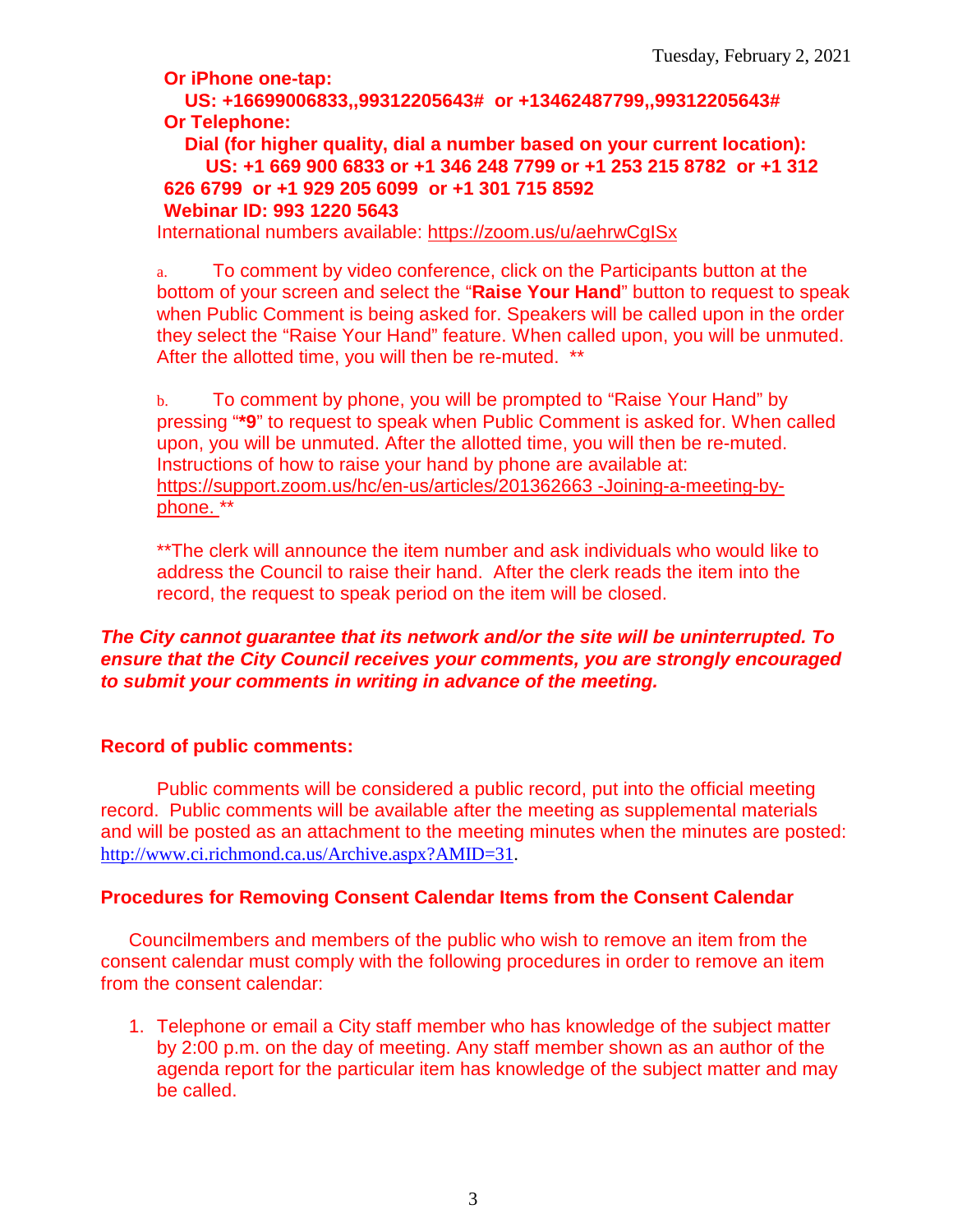2. Inform the City Clerk's Office by email at [cityclerkdept@ci.richmond.ca.us](mailto:cityclerkdept@ci.richmond.ca.us) or by phone at 510-620-6513, ext. 9, by 3:00 p.m. that they discussed the matter with staff with knowledge of the subject matter and that such Councilmember or member of the public, nonetheless, desires the item to be removed from the consent calendar for discussion.

Staff will be informed by the City Clerk's Office as soon as reasonably practicable after notice of the request to remove the item from the consent calendar. Staff may attend the meeting remotely.

#### **Accessibility for Individuals with Disabilities**

Upon request, the City will provide for written agenda materials in appropriate alternative formats, or disability-related modification or accommodation, including auxiliary aids or services and sign language interpreters, to enable individuals with disabilities to participate in and provide comments at/related to public meetings. Please submit a request, including your name, phone number and/or email address, and a description of the modification, accommodation, auxiliary aid, service or alternative format requested at least two days before the meeting. Requests should be emailed to [cityclerkdept@ci.richmond.ca.us](mailto:cityclerkdept@ci.richmond.ca.us) or submitted by phone at 510-620-6513, ext. 9, or 510-620-6509. Requests made by mail to City Clerk's Office, City Council meeting, 450 Civic Center Plaza, Richmond, CA 94804 must be received at least two days before the meeting. Requests will be granted whenever possible and resolved in favor of accessibility.

#### **Effect of Advisory on In-person public participation**

During the pendency of the Executive Order N-29-20, the language in this Advisory portion of the agenda supersedes any language below in the meeting procedures contemplating inperson public comment.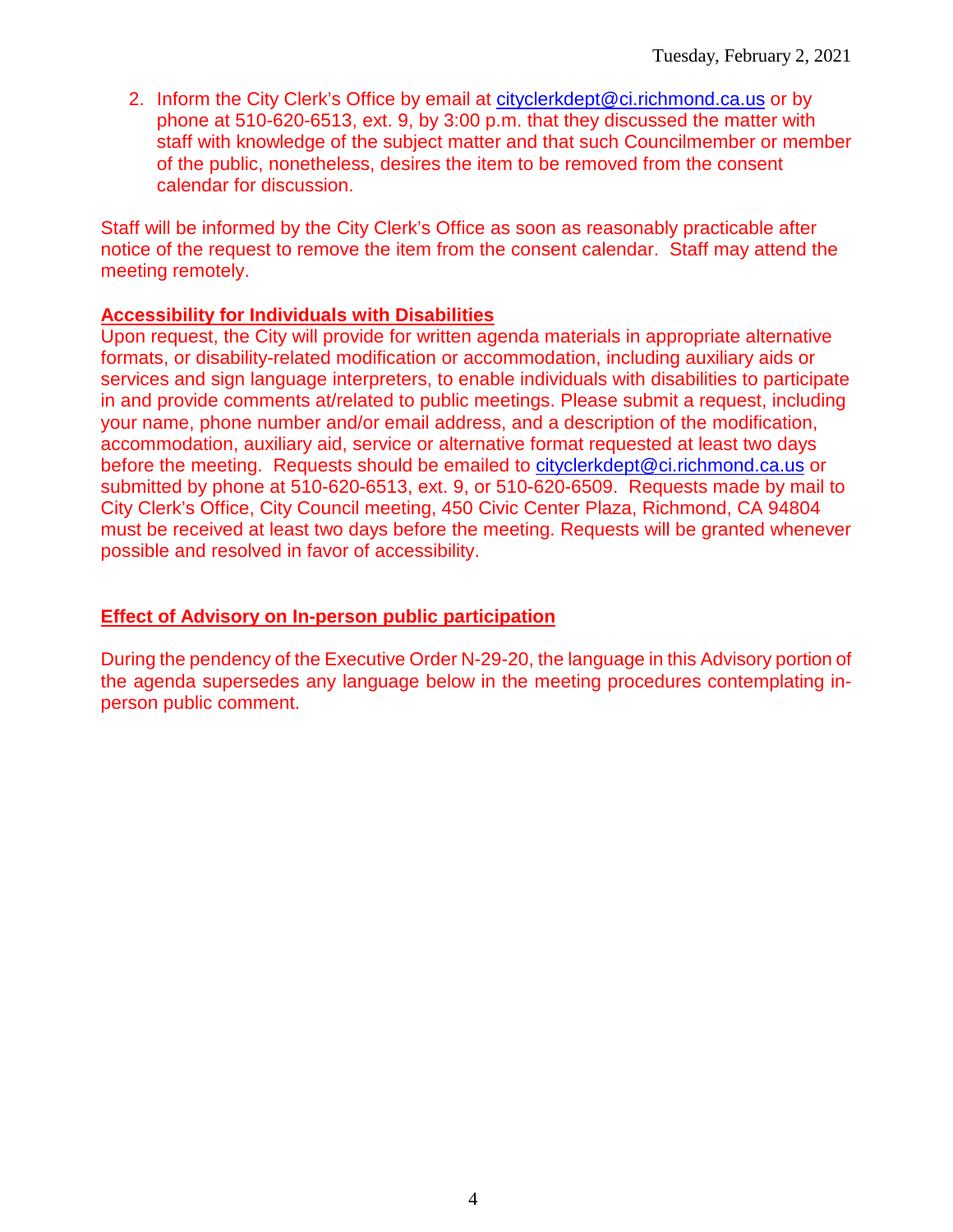# **MEETING PROCEDURES**

The City of Richmond encourages community participation at its City Council meetings and has established procedures that are intended to accommodate public input in a timely and time-sensitive way. As a courtesy to all members of the public who wish to participate in City Council meetings, please observe the following procedures:

**PUBLIC COMMENT ON AGENDA ITEMS:** Anyone who desires to address the City Council on items appearing on the agenda must complete and file a pink speaker's card with the City Clerk **prior** to the City Council's consideration of the item. Once the City Clerk has announced the item, no person shall be permitted to speak on the item other than those persons who have submitted their names to the City Clerk. Your name will be called when the item is announced for discussion. **Each speaker will be allowed up to TWO (2) MINUTES to address the City Council on NON-PUBLIC HEARING items listed on the agenda. Speakers are allowed up to THREE (3) minutes on PUBLIC HEARING items.**

**CONSENT CALENDAR:** Consent Calendar items are considered routine and will be enacted, approved or adopted by one motion unless a request for removal for discussion or explanation is received from the audience or the City Council. A member of the audience requesting to remove an item from the consent calendar that is sponsored by City staff must first complete a speaker's card and discuss the item with a City staff person who has knowledge of the subject material **prior** to filing the card with the City Clerk and **prior** to the City Council's consideration of Agenda Review. Councilmembers who request to remove an item from the consent calendar must do so during Agenda Review. An item removed from the Consent Calendar may be placed anywhere on the agenda following the City Council's agenda review.

**CONDUCT AT MEETINGS:** Richmond City Council meetings are limited public forums during which the City strives to provide an open, safe atmosphere and promote robust public debate. Members of the public, however, must comply with state law, as well as the City's laws and procedures and may not actually disrupt the orderly conduct of these meetings. The public, for example, may not shout or use amplifying devices, must submit comment cards and speak during their allotted time, may not create a physical disturbance, may not speak on matters unrelated to issues within the jurisdiction of the City Council or the agenda item at hand, and may not cause immediate threats to public safety.

**CITY HARASSMENT POLICY:** The City invites public comment and critique about its operations, including comment about the performance of its public officials and employees, at the public meetings of the City Council and boards and commissions. However, discriminatory or harassing comments about or in the presence of City employees, even comments by third parties, may create a hostile work environment, if severe or pervasive. The City prohibits harassment against an applicant, employee, or contractor on the basis of race, religious creed, color, national origin, ancestry, physical disability, medical condition, mental disability, marital status, sex (including pregnancy, childbirth, and related medical conditions), sexual orientation, gender identity, age or veteran status, or any other characteristic protected by federal, state or local law. In order to acknowledge the public's right to comment on City operations at public meetings, which could include comments that violate the City's harassment policy if such comments do not cause an actual disruption under the Council Rules and Procedures, while taking reasonable steps to protect City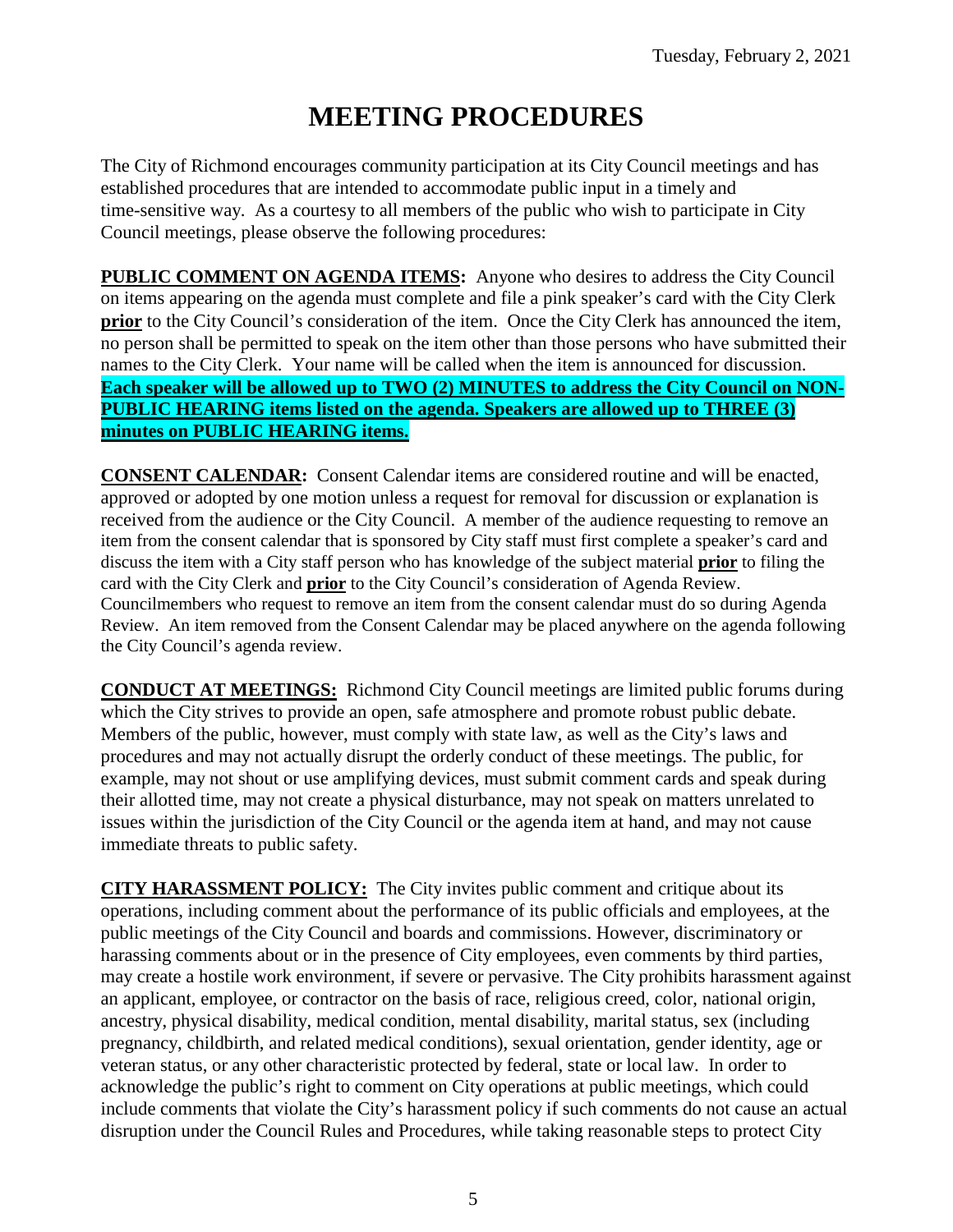employees from discrimination and harassment, City Boards and Commissions shall adhere to the following procedures. If any person makes a harassing remark at a public meeting that violates the above City policy prohibiting harassment, the presiding officer of the meeting may, at the conclusion of the speaker's remarks and allotted time: (a) remind the public that the City's Policy Regarding Harassment of its Employees is contained in the written posted agenda; and (b) state that comments in violation of City policy are not condoned by the City and will play no role in City decisions. If any person makes a harassing remark at a public meeting that violates the above City policy, any City employee in the room who is offended by remarks violating the City's policy is excused from attendance at the meeting. No City employee is compelled to remain in attendance where it appears likely that speakers will make further harassing comments. If an employee leaves a City meeting for this reason, the presiding officer may send a designee to notify any offended employee who has left the meeting when those comments are likely concluded so that the employee may return to the meeting. The presiding officer may remind an employee or any council or board or commission member that he or she may leave the meeting if a remark violating the City's harassment policy is made. These procedures supplement the Council Rules and Procedures relating to disruption of orderly conduct at Council meetings.

Any law enforcement officer on duty or whose service is commanded by the presiding officer shall be Sergeant-at-Arms of the Council meetings. He/she, or they, shall carry out all orders and instructions given by the presiding officer for the purpose of maintaining order and decorum at the Council meetings (City Council Rules of Procedure and Order Section III F, RMC Section 2.12.030).

**\*\*\*\*\*\*\*\*\*\*\*\*\*\*\*\*\*\*\*\*\*\*\*\*\*\*\*\*\*\*\*\*\*\*\*\*\*\*\*\*\*\*\*\*\*\*\*\*\*\*\*\*\*\*\*\*\*\***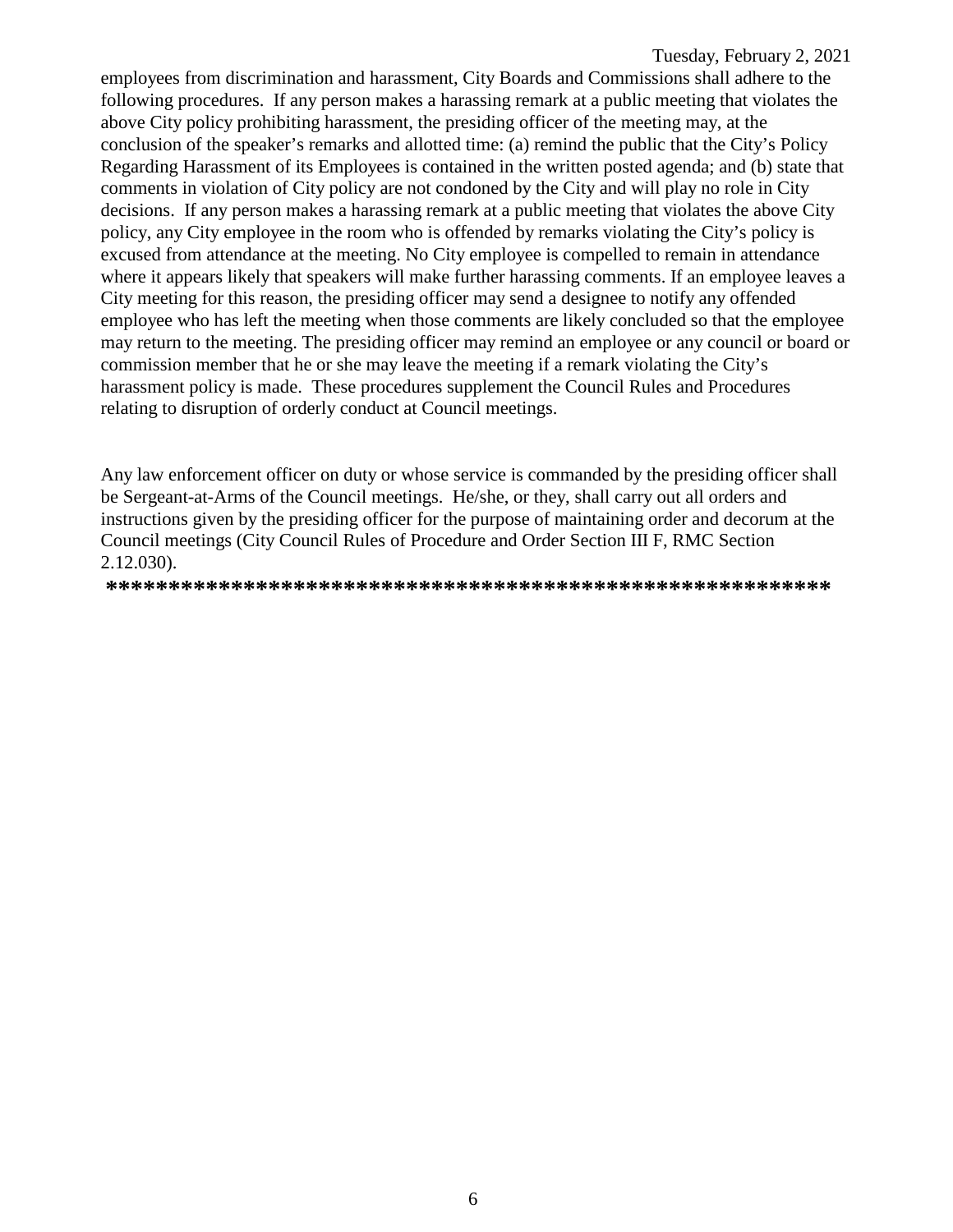## **OPEN SESSION TO HEAR PUBLIC COMMENT BEFORE CLOSED SESSION**

4:30 p.m.

#### **A. ROLL CALL**

#### **B. PUBLIC COMMENT BEFORE CLOSED SESSION**

#### **C. ADJOURN TO CLOSED SESSION**

## **CLOSED SESSION**

Shimada Room of the Community Services Building

#### **CITY COUNCIL**

CONFERENCE WITH LEGAL COUNSEL - EXISTING LITIGATION (paragraph (1) of Subdivision [d] of Government Code Section 54956.9):

Richmond Shoreline Alliance et al. v. City of Richmond

Levin Terminal v. City of Richmond

Wolverine Fuels Sales v. City of Richmond

Phillips 66 v. City of Richmond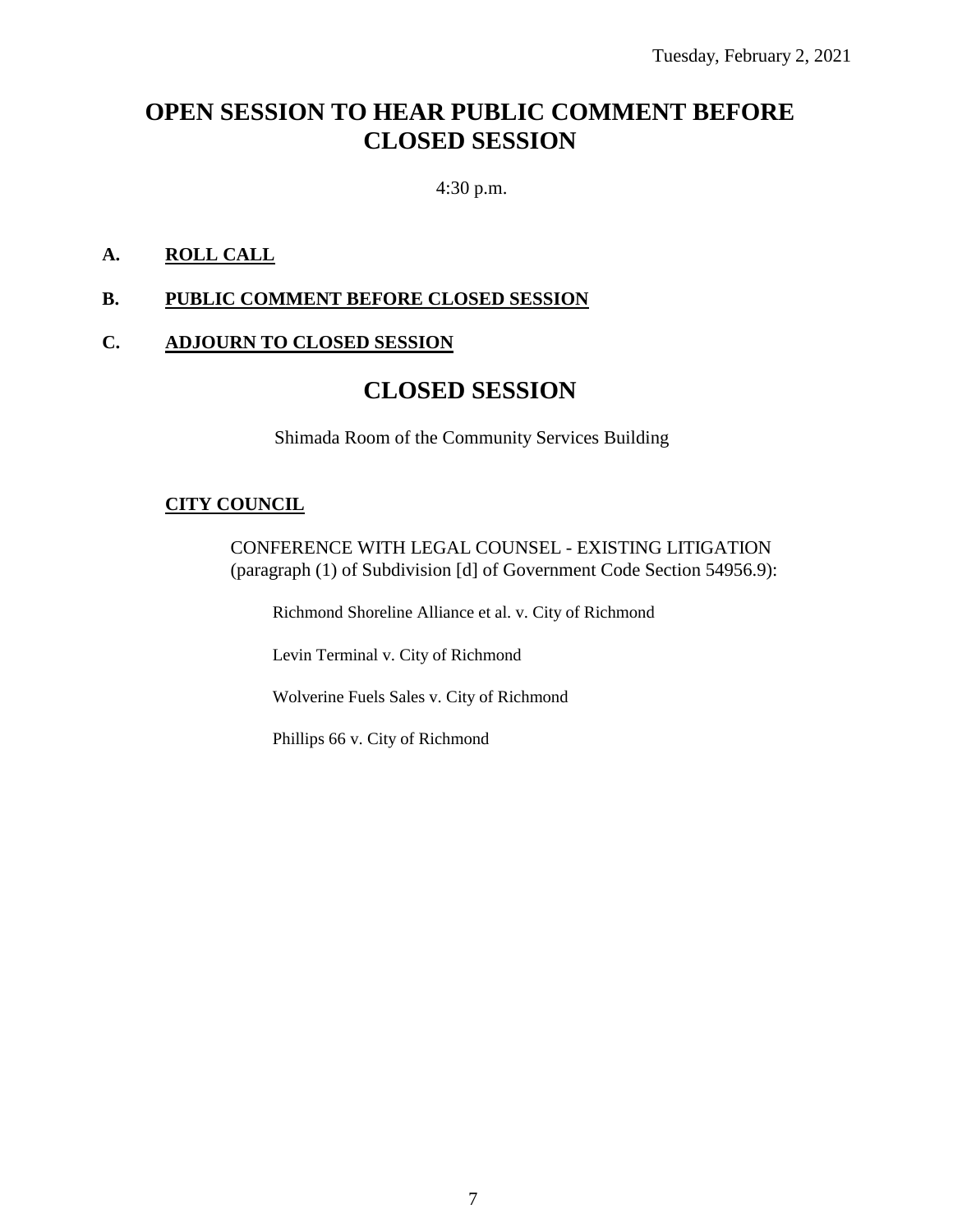## **REGULAR MEETING OF THE RICHMOND CITY COUNCIL**

6:30 p.m.

#### **A. ROLL CALL**

- **B. STATEMENT OF CONFLICT OF INTEREST**
- **C. AGENDA REVIEW**

#### **D. REPORT FROM THE CITY ATTORNEY OF FINAL DECISIONS MADE DURING CLOSED SESSION**

**E. REPORT FROM THE CITY MANAGER**

#### **F. OPEN FORUM FOR PUBLIC COMMENT**

#### **G. CITY COUNCIL CONSENT CALENDAR**

- **G-1.** RECEIVE the annual year-end developer fee report as required pursuant to Section 66006 of Government Code - Finance Department (Belinda Brown/Vrenesia Ward 621-1211).
- **G-2.** RECEIVE the City's Investment and Cash Balance Report for the month of December 2020 - Finance Department (Belinda Brown/Delmy Cuellar 620- 6790).
- **G-3.** APPROVE appointment to the Workforce Development Board; APPOINT La'Tanya Dandie new appointment, seat #8, economic development and community representative, term expiration date March 1, 2025 - Office of the Mayor (Mayor Tom Butt 620-6502).
- **G-4.** PROCLAMATION declaring February 2021 as Black History Month in the City of Richmond - Office of the Mayor (Mayor Tom Butt 620-6502).
- **G-5.** APPROVE a contract with Governmentjobs.com dba NeoGov (NeoGov) for the existing Insight Enterprise Software License and a subscription to Governmentjobs.com for a term beginning January 27, 2021, and ending January 26, 2022 - Human Resources Management Department (Anil Comelo 620-6609).
- **G-6.** ADOPT a resolution approving the first amendment to the Regulatory Agreement between the City of Richmond and the Borrower providing for the payment of the Monitoring Fees to the City annually in advance after the Discharge Date of the Bonds issued by the City in 2004 related to the Baycliff Apartments project - Community Development Department (Lina Velasco 620- 6841).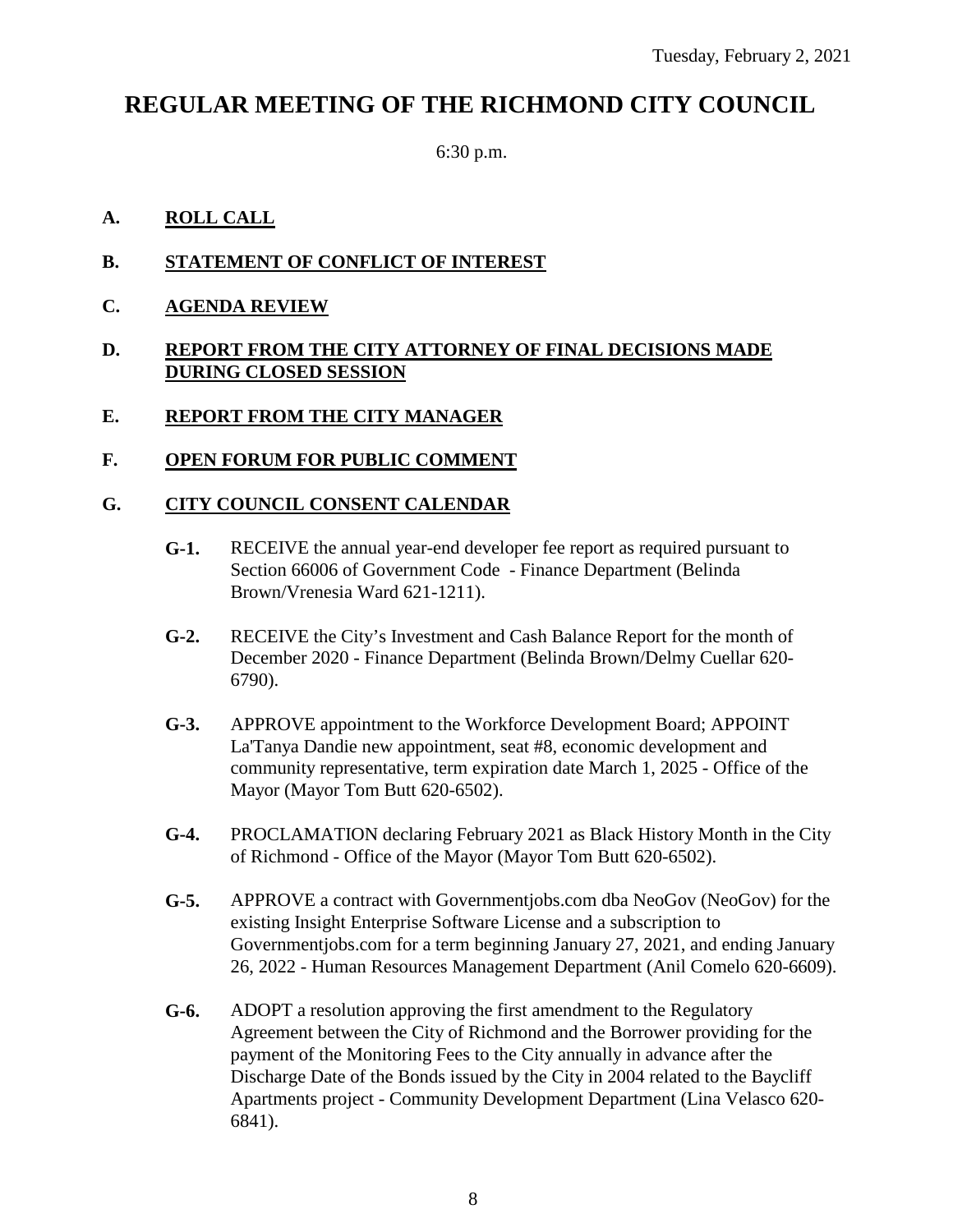- **G-7.** ADOPT a resolution designating the Employment & Training Department as America's Job Center of California (AJCC) operator and career services provider for the Richmond Workforce Development Board pursuant to the Workforce Innovation and Opportunity Act of 2014, and adopting the Richmond Workforce Development Board Recertification Request for Program Years 2021-2023 - Employment and Training Department (Sal Vaca 307-8008).
- **G-8.** ADOPT a resolution authorizing the execution of a construction contract with Ghilotti Bros., Inc., for construction of the Castro Ranch Road Rehabilitation Project in an amount not to exceed \$3,131,450.47, including a 10% contingency (\$284,677.31) - Public Works Department (Yader A Bermudez 774- 6300/Tawfic Halaby 621-1612).
- **G-9.** ADOPT a resolution authorizing the city manager to accept a Grant of Easement from the West Contra Costa Unified School District Board of Education, and to sign the Certificate of Acceptance in order to record the Easement with the County Recorder - Public Works Department (Yader A Bermudez/Dane Rodgers 307-8112).
- **G-10.** APPROVE the Fiscal Years (FY) 2020-2022 Love Your Block Mini-Grant (LYB Mini-Grant) program guidelines, application, final report, and grant award agreement and AUTHORIZE the City Manager or designee to administer grant award agreements and disburse grant funds upon selection of recipients - Community Services Department (Ranjana Maharaj 620-6972).
- **G-11.** RATIFY an agreement with Contra Costa County Health Services (CCHS) and all ancillary documents to establish a COVID-19 vaccine center at the Richmond Memorial Auditorium, 403 Civic Center Plaza - City Manager's Office (Shasa Curl 620-6512).

### **H. PUBLIC HEARINGS**

**H-1.** HOLD a public hearing relating to the proposed issuance of revenue bonds by the California Municipal Finance Authority ("CMFA"), in an amount not to exceed \$48,000,000, in connection with the issuance of revenue bonds for Richmond Hacienda, L.P. or a partnership created by Mercy Housing, Inc. The proceeds of the bonds will enable the borrower to finance the acquisition, rehabilitation, improvement and equipping of a 150-unit affordable senior housing facility, located at 1300 Roosevelt Avenue in the City of Richmond; and ADOPT a resolution to approve the proposed financing by the CMFA - Finance Department (Belinda Brown/Delmy Cuellar 620-6790).

### **I. RESOLUTIONS**

**I-1.** ADOPT a resolution in support of a just transition from fossil fuels - Councilmember Martinez (620-6593).